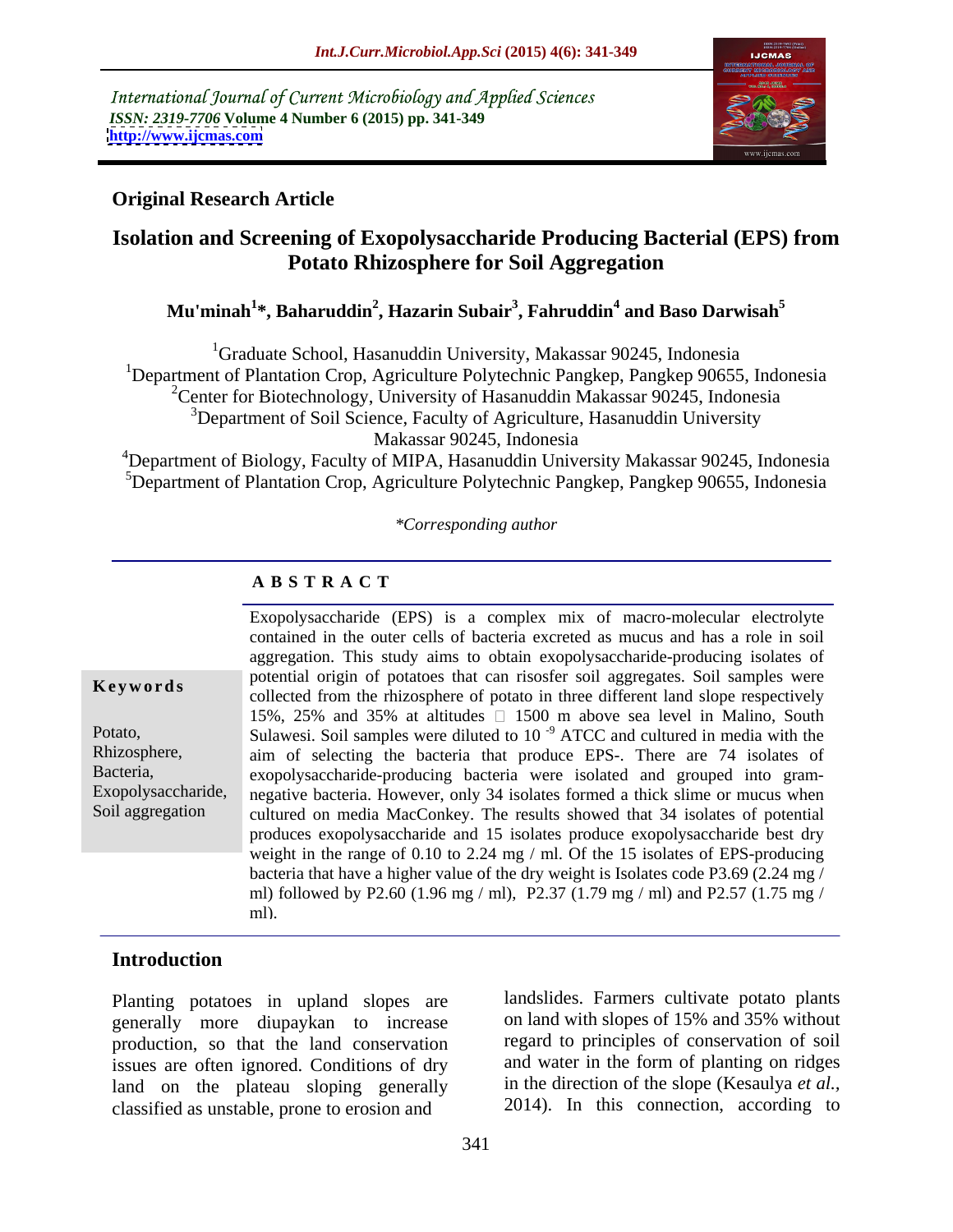the ridges in the direction of slope erosion suggested that planting potatoes done in the plant tissues (Wingender *et al.*, 1999). same direction on a slope 15%-30% with a<br>
uniformation on the mechanism of interaction<br>
variety Granola, the rate of run-off and<br>
with soil microorganisms associated with would lower the potato production and Therefore, the utilization of depletion of nutrients, all of which will for optimal growth (Kesaulya *et al.*, 2014). potato plants (ii) obtain bacterial isolates Therefore, efforts to maintain the shaped exopolysaccharide slime productivity of the land by means of microbiological conservation, the use of **Materials and Methods** microorganisms in the rhizosphere for the plant roots can improve soil structure by means of aggregating soil by Gowa in South Sulawesi to the rhizosphere microorganism's exopolysaccharide- soil sampling for isolation of producing bacteria that indigenous exopolysaccharide-producing bacteria. The (Baharuddin *et al.,* 2015). series of activities isolation, selection and

The basic concept of aggregation is the formation of secondary particles through the laboratory of Agricultural Biotechnology, incorporation of mineral particles with Center for Research activities (PKP) organic and inorganic materials. Hasanuddin University, Makassar Aggregation dynamics are complex and influenced by the interaction of several **Isolation and purification of bacteria** factors such as environment, management of soil, plant, mineral composition, texture, soil organic carbon concentration, pedogenesis processes, the activity of soil exopolysaccharide (BPE) was performed on microorganisms, ions can be exchanged, several samples of soil were taken based on reserves of nutrients in the soil, and moisture the slope is 15%, 25% and 35% in rhisosfer

*Azotobacter vinelandii*. Exopolysaccharide 10-6, with Duplo and incubated in mediumprotects the bacteria from a variety of

Arifin and Soleh (2002), planting potatoes in environmental stresses (Iqbal *et al.,* 2002), potato growing season of 14 to 16.5 tons compounds, antibodies, and bacteriophages, ha<sup>-1</sup>. Research results of Arifin *et al.* (2003) or for sticking to other bacteria, animal and variety Granola, the rate of run-off and with soil microorganisms associated with erosion can reach  $568.72 \text{ m}^3$  ha<sup>-1</sup> and  $20.83$  soil aggregate stability and providing ton ha<sup>-1</sup>. This condition leads to mutrients for agricultural crops and <sup>-1</sup> This condition loods to nutrights for explaining arons and . This condition leads to mutrients for agricultural crops and deterioration of land productivity, which plantations in Indonesia is still very limited. farmers' income. Erosion / degradation exopolysaccharide-producing bacteria for directly influence the rate of decline in land stabilizing soil aggregates in planting productivity, infiltration capacity, soil vegetables, especially potato plateau need to moisture, and the erosion of topsoil and be developed. The purpose of this study was determine the availability of water for plants bacteria to aggregate the rhizosphere soil of protects cells from antimicrobial plant tissues (Wingender *et al.,* 1999). Information on the mechanism of interaction nutrients for agricultural crops and Therefore, the utilization of exopolysaccharide-producing potato plants (ii) obtain bacterial isolates shaped exopolysaccharide slime

# **Materials and Methods**

The research was conducted in Malino soil sampling for isolation of identification of exopolysaccharide producing bacteria was conducted in the

# **producing exopolysaccharide (EPS)**

(Bronick and Lal, 2005). potato (*Solanum tuberosum* L). Soil material Some exopolysaccharide-producing bacteria of one gram of soil material aseptically have been reported include *Pseudomonas*  suspended in physiological saline solution *aeruginosa, Erwinia, Ralstonia* and (0.85%) and serial dilutions were made to Isolation of bacteria producing the slope is 15%, 25% and 35% in rhisosfer was taken from a depth of  $0-20$  cm. A total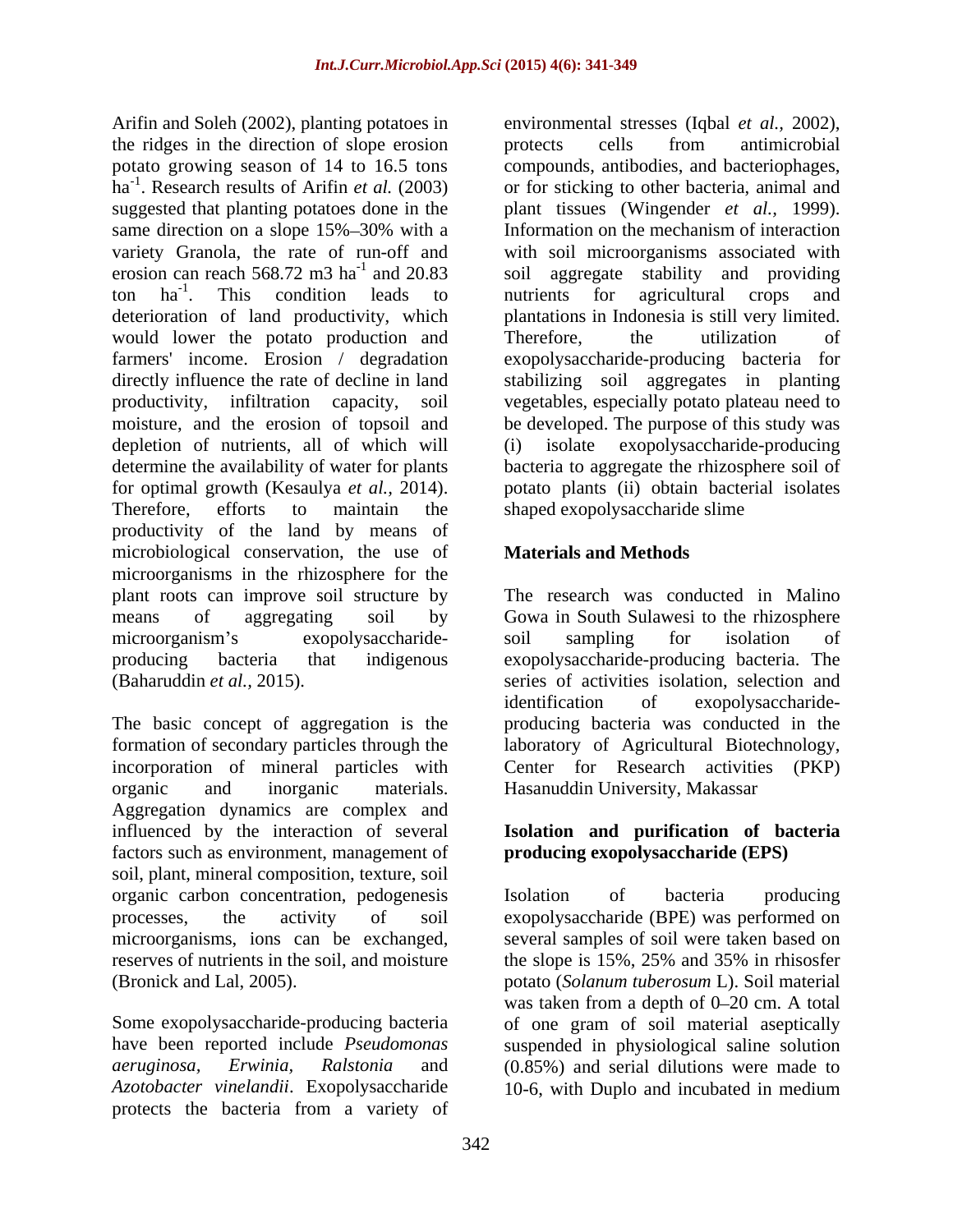ATCC no. 14 (per liter of medium): 0.2 g Santi *et al.,* 2008) Bacteria that produce EPS characterized by colonies of bacteria that form thick slime (mucoid) subsequently Pure bacterial colonies tested gram reaction, selected (Tallgren *et al.,* 1999) and purified whether including bacteria positive or gram by streaking the four quadrants to obtain negative salt. Colonies of bacteria taken single colonies. Selection of bacterial from a pure culture on medium ATCC No. exopolysaccharide-producing potential by 14 and the NGA by using a loopful then setting the dry weight of bacterial placed on glass slides were already drops exopolysaccharide produced according to 3% KOH solution. Regularly colonies of the method proposed by Emtiazi *et al.* bacteria and the solution was stirred with a

Selection and screening bacterial vice versa are not berlendirdan apart is the exopolysaccharide-producing potential by setting the dry weight exopolysaccharide produced by bacteria in liquid medium ATCC no. 14 (per liter of medium): 0.2 g  $KH_2PO_4$ ; 0.8 g  $K_2HPO_4$ ; 0.2 g A total of 24 isolates were obtained from the  $MgSO_4$ .7H<sub>2</sub>O; 0.1 g CaSO<sub>4</sub>.2H<sub>2</sub>O; 2.0 mg<br>angles of 15% with an elittric of 15% m FeCl<sub>3</sub>; Na<sub>2</sub>MoO<sub>4</sub>.2H<sub>2</sub>O (trace); 0.5 g Yeat above sea level (Table 1). The bacterial Extrac, 20 g sucrose; with pH 7.2 using sucrose as a carbon source method proposed by Emtiazi *et al.* (2004) and Santi *et al.* (2008). Colonies of bacteria that form thick slime (mucoid) on solid medium no.14 ATCC were grown in 50 ml liquid medium<br>exopolysaccharide to characterize the ATCC no. 14 and incubated at a temperature of  $28^{\circ}$ C for three days at the top of the number of these isolates, based on test machine shaker with 200 rpm rotation. At the end of incubation, cells were harvested with 1 mM EDTA by adding 500  $\mu$ l, then shaken until homogeneous and then centrifuged at 9000 rpm for 10 min. The supernatant was separated from the bacterial cell deposition was taken, coupled with cold

 $KH_2PO_4$ ; 0.8 g  $K_2HPO_4$ ; 0.2 g performed again with the speed  ${}_{2}^{\circ}HPO_{4}$ ; 0.2 g performed again with the speed ; 0.2 g performed again with the speed  $MgSO_4$ .7H<sub>2</sub>O; 0.1 g CaSO<sub>4</sub>.2H<sub>2</sub>O; 2.0 mg<br>minutes Deposition of biomass in the form  $2H_2O$ ; 2.0 mg centritugation 15000 rpm for 2 times 30  $20; 2.0 \text{ mg}$  centrifugation 15000 rpm for 2 times 30 FeCl<sub>3</sub>; Na<sub>2</sub>MoO<sub>4</sub>.2H<sub>2</sub>O (trace); 0.5 g Yeast of exopolysaccharide then washed with  $2^{MO}$  $4.2H_2O$  (trace); 0.5 g Yeast of exopolysaccharide then washed with  $2H<sub>2</sub>O$  (trace); 0.5 g Yeast of examples accharide then weeked with Ekstrac; 20 g sucrose; and 15 g agar bacto distilled water and dried at  $60^{\circ}$ C for 24 with pH 7.2 and NB medium for seven days hours or until dry weights obtained were at a temperature of  $28^{\circ}$ C (Remel,  $2005$ ; fixed. acetone solution with a ratio of 1: 3. Then performed again with the speed centrifugation 15000 rpm for 2 times 30 minutes. Deposition of biomass in the form  $^{\circ}$ C for 24 fixed.

## **Gram reaction test**

(2004). loopful until completely mixed as he pulled **Screening bacteria producing** bernampak slimy and attached showed **exopolysaccharide exopolysaccharide positive reaction indicates that the bacteria** up as high as 0.5 to 1 cm. Koloni that are also classified as Gram negative (-), and negative reaction is a Gram positive  $(+)$ .

# **Results and Discussion**

; 0.8 g  $K_2HPO_4$ ; 0.2 g A total of 24 isolates were obtained from the .2H<sub>2</sub>O; 2.0 mg hizosphere soil material origin potato crops  $20; 2.0 \text{ mg}$  thizosphere soil material origin potato crops<br>and an alone of 15% with an altitude of 15% m  $_{2}MoO_{4}.2H_{2}O$  (trace); 0.5 g Yeat above sea level (Table 1). The bacterial  $2H<sub>2</sub>O$  (trace); 0.5 g Yeat the superson 1.2%, with an annual of 1.200 m  $2^{\text{O}}$  (trace); 0.5 g Yeat above sea level (Table 1). The bacterial rhizosphere soil material origin potato crops on slopes of 15%, with an altitude of 1500 m growth in the medium NGA (NB and that wallet as compactor) shows the diversity of morphology of bacteria that grow both shape and color of a single colony, so that the selected 24 isolates suspected to produce exopolysaccharide to characterize bacterial colony forming slimy slime. Of the number of these isolates, based on test results produce gram-negative gram sebayak 11 isolates and 13 isolates of gram-positive bacteria. Gram-negative bacteria produced marked with slimy bacteria after reacted with KOH and vice versa gram-positive bacteria are not slimy.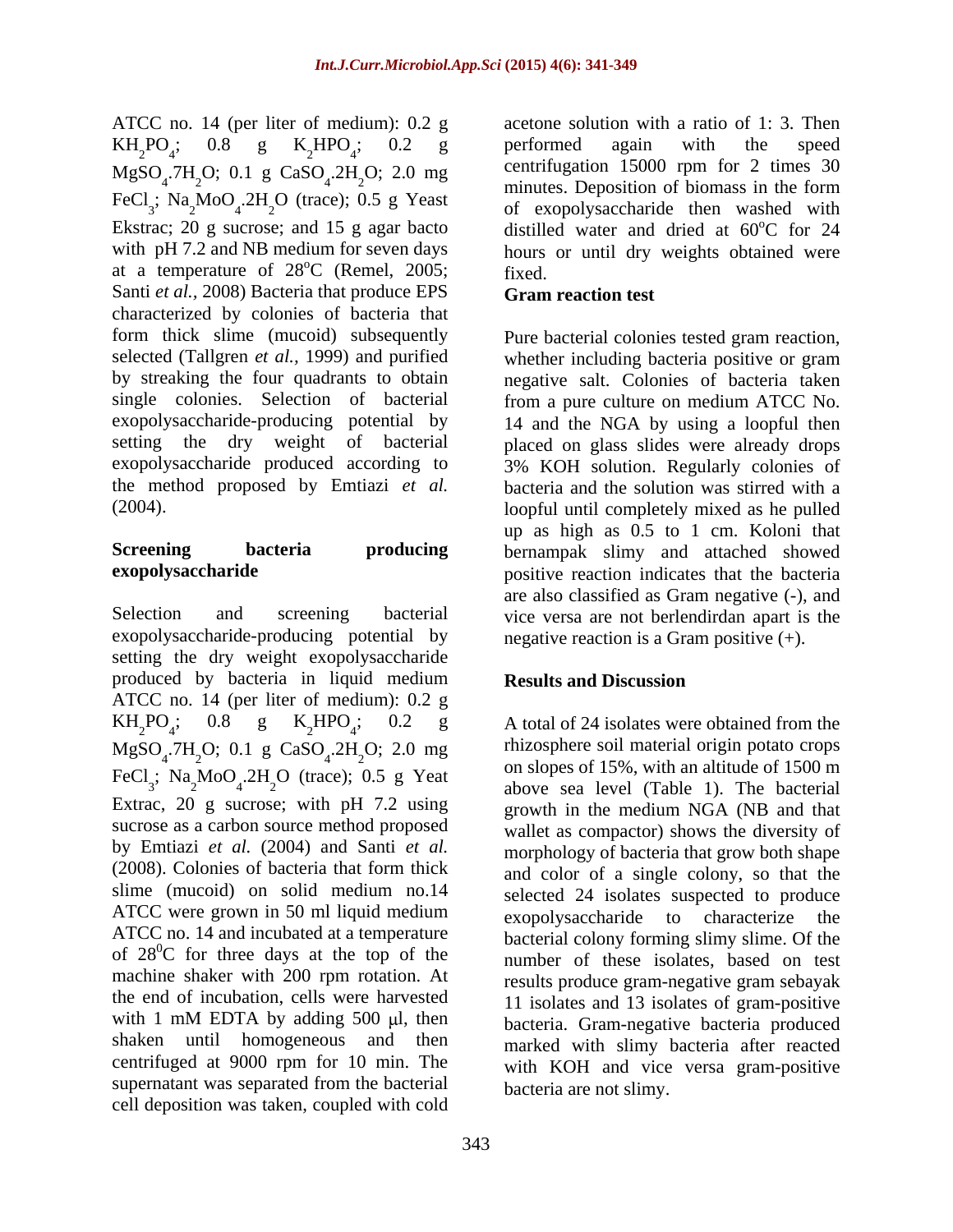Similarly, the slope of 25%, with an altitude of 1500 m asl A total of 12 isolates were in the surface of clay particles with a size obtained from the rhizosphere soil material smaller than 2 lm is a niche for aerobic and origin of potato plants (Table 2). The anaerobic bacteria, while the larger particle bacterial growth in the medium NGA (NB size is dominated by aerobic bacteria. and that wallet as compactor) shows the Abundance of Gram-negative bacteria in the diversity of bacteria that grow, so that mikroagregat been reported by Hattori selected 12 isolates were allegedly produces (1988) which states that the majority of exopolysaccharide to characterize the bacteria stabilizing aggregate mainly Gram bacterial colony forming slimy slime. Of the negative bacteria are found scattered in the number of these isolates, based on test capillary pores having a diameter of less results produce gram-negative gram sebayak 4 and 8 isolates of gram-positive bacterial isolates. Gram-negative bacteria produced

Isolation of bacterial exopolysaccharide potato plant rhizosphere in Malino on slopes abundance of bacteria in the rhizosphere of bacteria are grown is a bacterial potato crops on slopes 15% higher if Plant roots are a source of carbon for energy 2015). and food soil microorganisms.

microorganisms and their interaction with P3 (69) can produce dry weight (1993) showed that bacterial cells more ml of medium. Dry weight were taken from the depth of the clay layer bacterial biomass is lower when compared the neighborhood. The amount and

structure. Sessitsch *et al.* (2001) stated that smaller than 2 lm is a niche for aerobic and  $\frac{1}{250}$  lm.

marked with slimy bacteria after reacted the growth of bacteria isolated in semi with KOH and vice versa gram-positive selective medium is medium ATCC bacteria are not slimy. (American Type Culture Collection) by the producing activities conducted on soil bacterial growth that must be screened to material with clayey loam texture origin select a slimy bacteria or gram-negative of 15%, 25%, and 35% at an altitude of 1500 m above sea level showed that the which is a semi-specific medium so that the compared with the 25% slope. It is assumed capture exopolysaccharide gram-negative that the development of plant roots in the bacteria do more testing on the MacConkey rhizosphere greatly influenced by the media to capture as much as possible structure and size of the soil particles, the exopolysaccharide-producing gram-negative water content in the soil and buffer capacity. bacteria forming slime (Baharuddin *et al.,* In table 3 above shows that the difference in general media are NGA (Glucose Nutrient Agar). Where the media NGA diverse bacteria to specific media tested exopolysaccharide. While in ATCC medium bacteria are grown is a bacterial exopolysaccharide. For more 2015).

Good root development on slopes of 15% exopolysaccharide producing each of the will increase the growth of soil isolates code P2 (37), P2 (57), P2 (60) and plant roots. Research of Hassink *et al.* exopolysaccharide from 1.75 to 2.24 mg / prevalent in clayey soil and clay dominated exopolysaccharide weighing results indicate by smaller pore space when compared to the that the bacterial isolates code P3 (69) texture of sand. In mikroagregat (2–20 m) resulted in a higher dry weight than the other massive and less porous structure containing bacteria growth exopolysaccharide around with the same clay layer but granular composition of this exopolysaccharide varyFour of potential bacterial P3 (69) can produce dry weight ml of medium. Dry weight isolates of bacteria with the code. Excreting the neighborhood. The amount and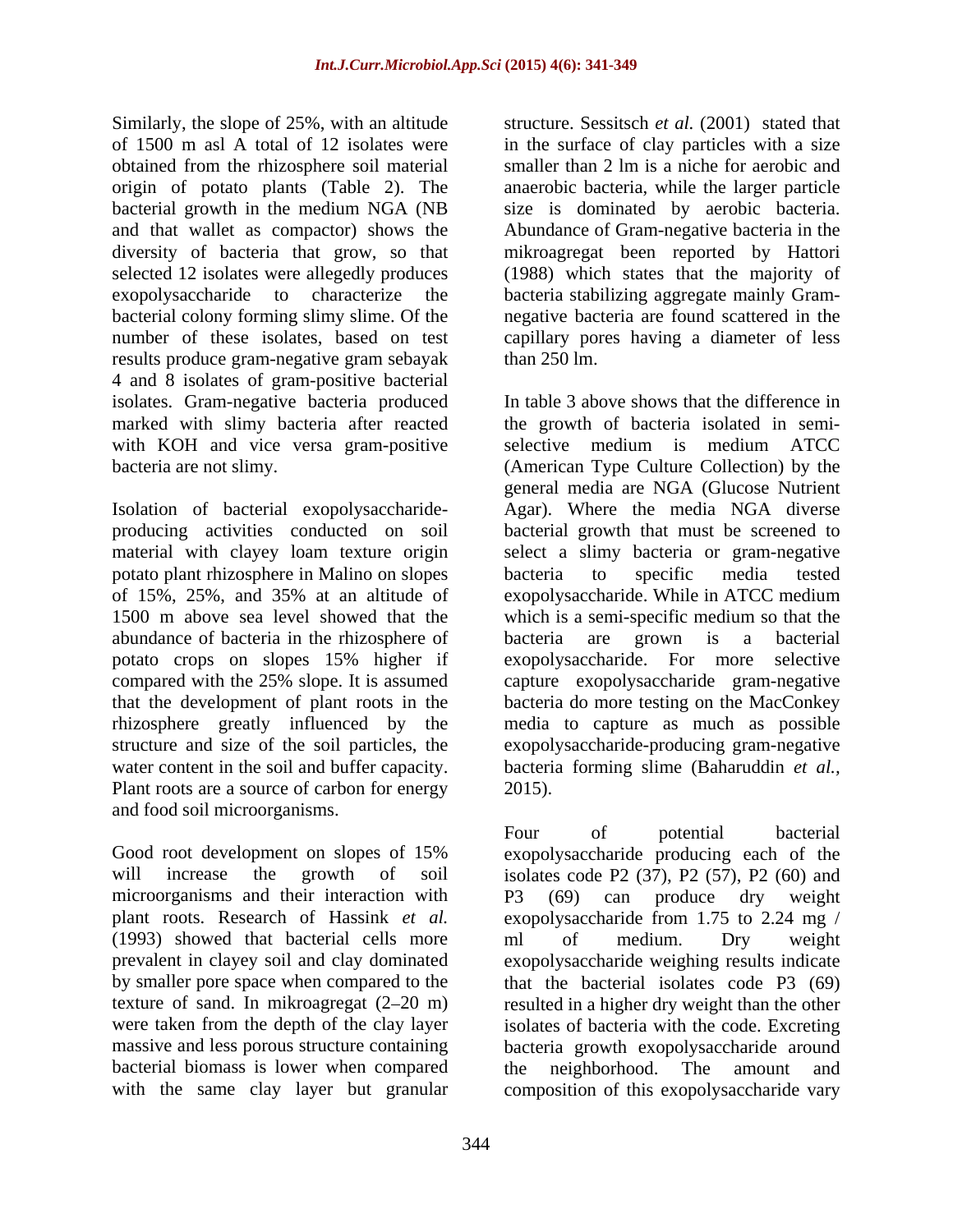greatly depending on the genus and species medium in addition to functioning as a produce exopolysaccharide. Therefore, the synthesis and excretion of presence of a carbon source in the growth

of bacteria (Baharuddin *et al.,* 2015) component forming cells may also serve as a Bacteria in desperate need of energy to source of energy that is required for the synthesis and excretion of exopolysaccharide (Santi *et al.,* 2008).

**Table.1** Isolation of bacteria producing exopolysaccharide (EPS) on a 15% slope at an altitude> 1500 m asl

| No  | <b>Isolat Code</b> | <b>Coloni Color</b> | <b>Gram Test</b> |                 |            |
|-----|--------------------|---------------------|------------------|-----------------|------------|
|     | <b>Description</b> | <b>Media NGA</b>    | Positive         | <b>Negative</b> |            |
|     | 1.1                | White turbid        | $+$              |                 | Not Slimy  |
| z.  | 1.2                | White turbid        |                  | $\sim$          | Slimy      |
|     | 1.3                | White turbid        |                  | $\sim$          | Slimy      |
|     | 1.4                | Yellowsh white      |                  |                 | Not Slimy  |
|     | 1.5                | Yellow              |                  |                 | Not slimy  |
| 6.  | 1.6                | Yellowsh white      |                  |                 | Slimy      |
| 7.  | 1.7                | White turbid        | $^{+}$           |                 | Not Slimy  |
| 8.  | 1.8                | White               |                  |                 | Not Slimy  |
| 9.  | 1.9                | White turbid        |                  |                 | Not Slimy  |
|     | 10. 1.10           | Yellowsh white      |                  |                 | Not Slimy  |
|     | 11. 1.11           | Yellows white       |                  |                 | Not Slimy  |
|     | 12. 1.12           | Yellows white       |                  |                 | Not Slimy  |
|     | 13. 1.13           | White turbid        |                  | $\sim$          | Slimy      |
|     | 14. 1.14           | Yellowsh            |                  |                 | Not Slimy  |
|     | $15. \quad 1.15$   | White turbid        |                  |                 | Not Slimy  |
|     | 16. 1.16           | Translucent white   |                  | $\sim$          | Slimy      |
|     | 17. 1.17           | White turbid        | $^{+}$           |                 | Not Slimy  |
|     | 18. 1.18           | White               |                  | $\sim$          | Slimy      |
|     | 19. 1.19           | Translucent white   |                  | $\sim$          | Very Slimy |
|     | 20. 1.20           | White turbid        |                  |                 | Slimy      |
|     | 21. 1.21           | Yellowsh white      |                  | $\sim$ $\sim$   | Slimy      |
| 22. | 1.22               | White turbid        | $^{+}$           |                 | Not Slimy  |
| 23. | 1.23               | White turbid        |                  |                 |            |
|     | 24. 1.24           |                     |                  | $\sim$          | Very Slimy |
|     |                    | White turbid        |                  | $\sim$          | Slimy      |

\* Very Slimy =  $--$  - Slimy =  $--$  - - Slimy enoygh =  $--$  Somewhat slimy =  $-$ 

**Table.2** Isolation of bacteria producing exopolysaccharide (EPS) on a 25% slope at an altitude> 1500 m asl in Malino

| No                       | <b>Isolat Code</b>                        | <b>Coloni Color</b> | <b>Gram Test</b> | <b>Description</b> |
|--------------------------|-------------------------------------------|---------------------|------------------|--------------------|
|                          |                                           | <b>Media NGA</b>    | <b>Positive</b>  | <b>Negative</b>    |
|                          |                                           | Creme               |                  | Not slimy          |
| $\overline{\phantom{a}}$ | $\sim$ $\sim$<br>$\overline{\phantom{a}}$ | Yellow              |                  | Not Slimy          |
|                          | ر . ب                                     | Creme               |                  | Not Slimy          |
|                          |                                           | White               |                  | Not Slimy          |
| ◡.                       | $\sim$ $\sim$<br>ر…                       | Crème               |                  | Not Slimy          |
|                          | $\sim \cdot$                              | Creme               |                  | Not Slimy          |
|                          | $\sim$ $-$                                | W <sub>hito</sub>   |                  | Not Slimy          |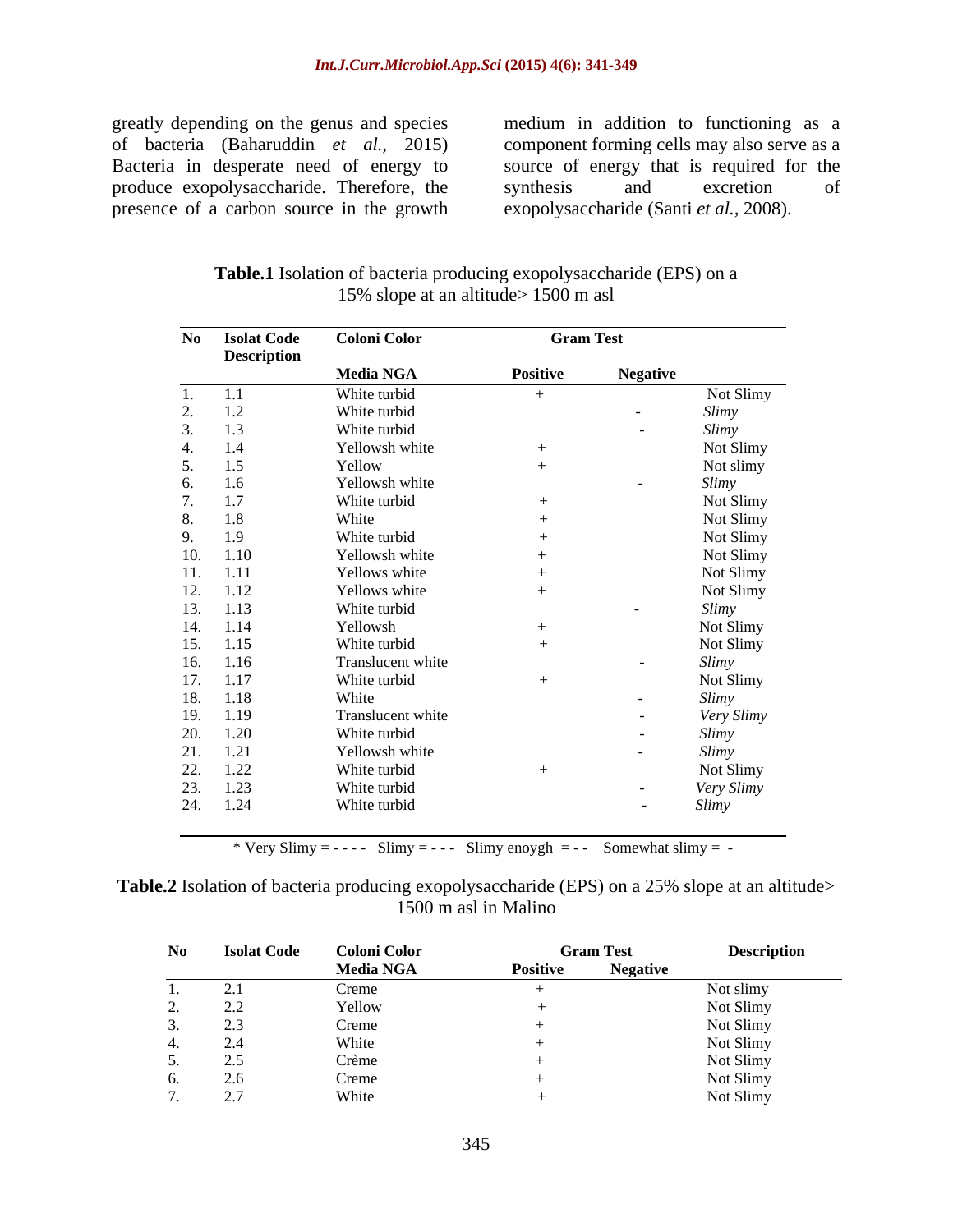## *Int.J.Curr.Microbiol.App.Sci* **(2015) 4(6): 341-349**

|     | 2.8                            | White turbid                                                               |  | /ery Slimy        |
|-----|--------------------------------|----------------------------------------------------------------------------|--|-------------------|
|     | 29<br>$\overline{\phantom{a}}$ | Turbid                                                                     |  | <i>Very Slimy</i> |
|     | 10. 2.10                       | Yellowsh white                                                             |  | Very Slimy        |
| 11. | 2.11                           | White turbid                                                               |  | Not Slimy         |
| 12. | 212<br>4.14                    | Yellowish                                                                  |  | omewhat slimy     |
|     |                                | * Very slimy = - - - - Slimy = - - - Enough slimy = - - Somewhat slimy = - |  |                   |

| <b>Table.3</b> Isolation of bacteria producing exopolysaccharide (EPS) on a 35% |  |  |
|---------------------------------------------------------------------------------|--|--|
| $1500 \text{ m}$ asl i<br>in Malino<br>e at an altıtude><br>slope.              |  |  |

| No             | <b>Isolat Code</b> | <b>Coloni Color</b> |          | <b>Gram Test</b>         | <b>Description</b> |
|----------------|--------------------|---------------------|----------|--------------------------|--------------------|
|                |                    | <b>Media ATCC</b>   | Positive | <b>Negative</b>          |                    |
|                | 1.1                | White turbid        |          | $\sim$ $-$               | Slimy              |
| 2.             | $1.2\,$            | White turbid        |          | $\sim$                   | Very Slimy         |
|                | 1.3                | White turbid        |          | $\sim$                   | Somewhat Slimy     |
| 4.             | $1.4$              | Yellowish white     |          |                          | Not Slimy          |
| 5.             | $1.5$              | Yellow              |          | $\sim$                   | Slimy              |
| 6.             | 1.6                | Yellowish white     |          | $\sim$                   | Somewhat Slimy     |
| $\overline{ }$ | 1.7                | White turbid        |          |                          | Not Slimy          |
| 8.             | $1.8\,$            | White               |          | $\overline{\phantom{0}}$ | Somewhat Slimy     |
| 9.             | 1.9                | White turbid        |          |                          | Not Slimy          |
| 10.            | 1.10               | Yellowish white     |          |                          | Not Slimy          |
| 11.            | 1.11               | Yellowish white     |          |                          | Not Slimy          |
| 12.            | 1.12               | Yellowish white     |          |                          | Not Slimy          |
| 13.            | 1.13               | White turbid        |          |                          | Not Slimy          |
| 14.            | 1.14               | Yellowish           |          |                          | Not Slimy          |
| 15.            | 1.15               | White turbid        |          |                          | Not Slimy          |
| 16.            | 1.16               | White turbid        |          | $\sim$ $-$               | Somewhat Slimy     |
| 17.            | 1.17               | White turbid        |          | $\sim$                   | Slimyr             |
| 18.            | 1.18               | White               |          |                          | Not Slimy          |
| 19.            | 1.19               | Translucent white   |          |                          | Not Slimy          |
| 20.            | 1.20               | White turbid        |          |                          | Not Slimy          |
| 21.            | 1.21               | Yellowish white     |          |                          | Not Slimy          |
| 22.            | 1.22               | White turbid        |          | $\sim$                   | Somewhat           |
| Slimy          |                    |                     |          |                          |                    |
| 23.            | 1.23               | White turbid        |          |                          | Not Slimy          |
| 24.            | 1.24               | White turbid        |          |                          | Not Slimy          |
| 25.            | 1.25               | Turbid              |          |                          | Not Slimy          |
| 26.            | 1.26               | White               |          |                          | Not Slimy          |
| 27.            | 1.27               | White turbid        |          |                          | Not Slimy          |

\* Very Slimy =  $--$  - Slimy =  $--$  Enough Slimy =  $--$  Somewhat Slimy =  $-$ 

| Table.4 Dry<br>y matter exopolysaccharide in exopolysaccharide production |  |
|---------------------------------------------------------------------------|--|
| mod1<br>incubation<br>$\sim$ n of $1^{\circ}$<br>wan                      |  |

| No | <b>Isolates Code</b>    | Dry matter EPS<br>$m\alpha/m$ | No     | <b>Isolates Code</b> | Dry matter EPS |
|----|-------------------------|-------------------------------|--------|----------------------|----------------|
|    | P <sub>2</sub> (67      | 0.87                          |        | P2(16)               | 0,40           |
|    | D <sub>1</sub>          | 0.45                          |        | P3 (51)              | 0,30           |
|    | P3 (70)                 | 1,67                          |        | P2(66)               | 0,22           |
|    | P3(53)                  | 0a<br>U,JI                    |        | P <sub>2</sub> (34)  | 1,30           |
|    | P3(42)                  | 0.10                          |        | P3 (50)              | 1.67           |
|    | P3 (68)                 | 0.47                          | $\sim$ | P <sub>2</sub> (37)  | 1,79           |
|    | P2((20)                 | 0.45                          |        | P3 (69)              | 221            |
|    | P2(65)<br>$1 \angle 10$ |                               |        | P1(6)                | 1,04           |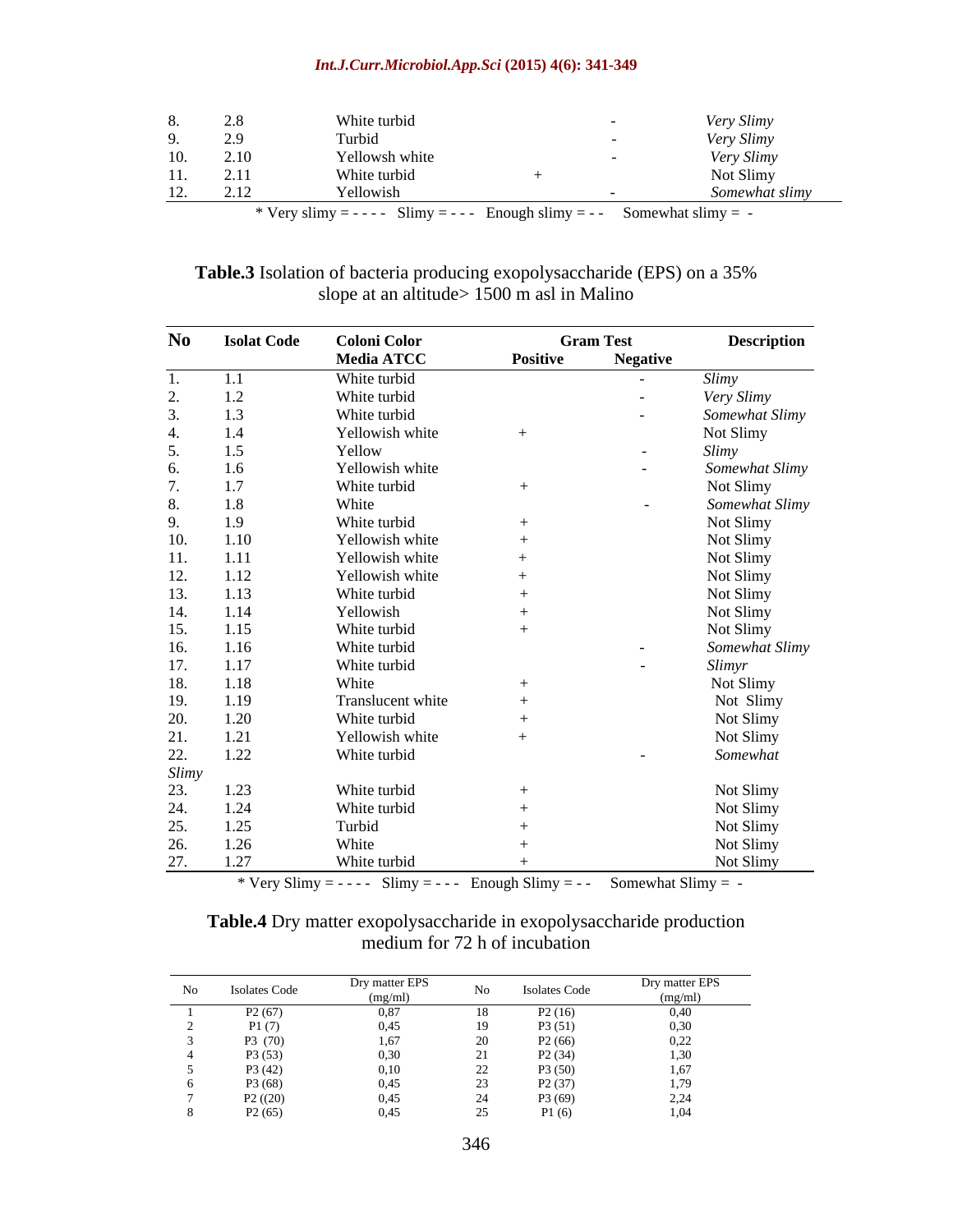## *Int.J.Curr.Microbiol.App.Sci* **(2015) 4(6): 341-349**

|    | P <sub>2</sub> (56) | 0,50 | 26        | P2(58)              | 0,54 |
|----|---------------------|------|-----------|---------------------|------|
| 10 | P <sub>2</sub> (32) | 0,43 | 27        | P3(41)              | 1,52 |
| 11 | P2(27)              | 0,48 | 28        | P3 (46)             | 1,17 |
| 12 | P2(21)              | 0,28 | 29        | P3 (38)             | 1,70 |
| 13 | P2(33)              | 0,49 | 30        | P3 (39)             |      |
| 14 | P3 (49)             | 0,91 |           | P2(57)              | 1,75 |
| 15 | P3 (72)             | 0,32 | 32<br>$-$ | P <sub>2</sub> (60) | 1,96 |
| 16 | P3 (48)<br>P3 (73)  | 0,33 | 33<br>--  | P1(4)               | 0.76 |
| 17 |                     | 0.57 | 34        | P2(15)              | 0,64 |

**Figure.1** Bacterial isolates producing EPS with MacConkey media



**Figure.2** Formation of slime (arrow) bacteria EPS on ATCC 14 media



contained in the root zone. Lupwayi *et al.*

In the soil, bacteria are always associated rhizosphere made potato plants contained in with clay and other polysaccharides or the soil matrix. Soil matrix is a plant root excretions of plant decomposition. This development, production of root exudates association generally occurs in mikroagregat internal metabolic outcomes plants which (2001) found the ratio of bacteria: fungi in compounds, and the growth of macro and makroagregat lower when compared with in micro soil biota. Therefore, by taking the mikroagregat. This is due to the activity of material in the soil around the roots, is bacteria occurred on mikroagregat while the expected to be obtained with a diversity of activity of fungi is more prevalent in soil bacteria are quite high. As noted by makroagregat. Isolation of Bertin *et al.* (2003) that the root exudates exopolysaccharide-producing bacteria in the contain some organic compounds with lowgenerally contain a lot of carbon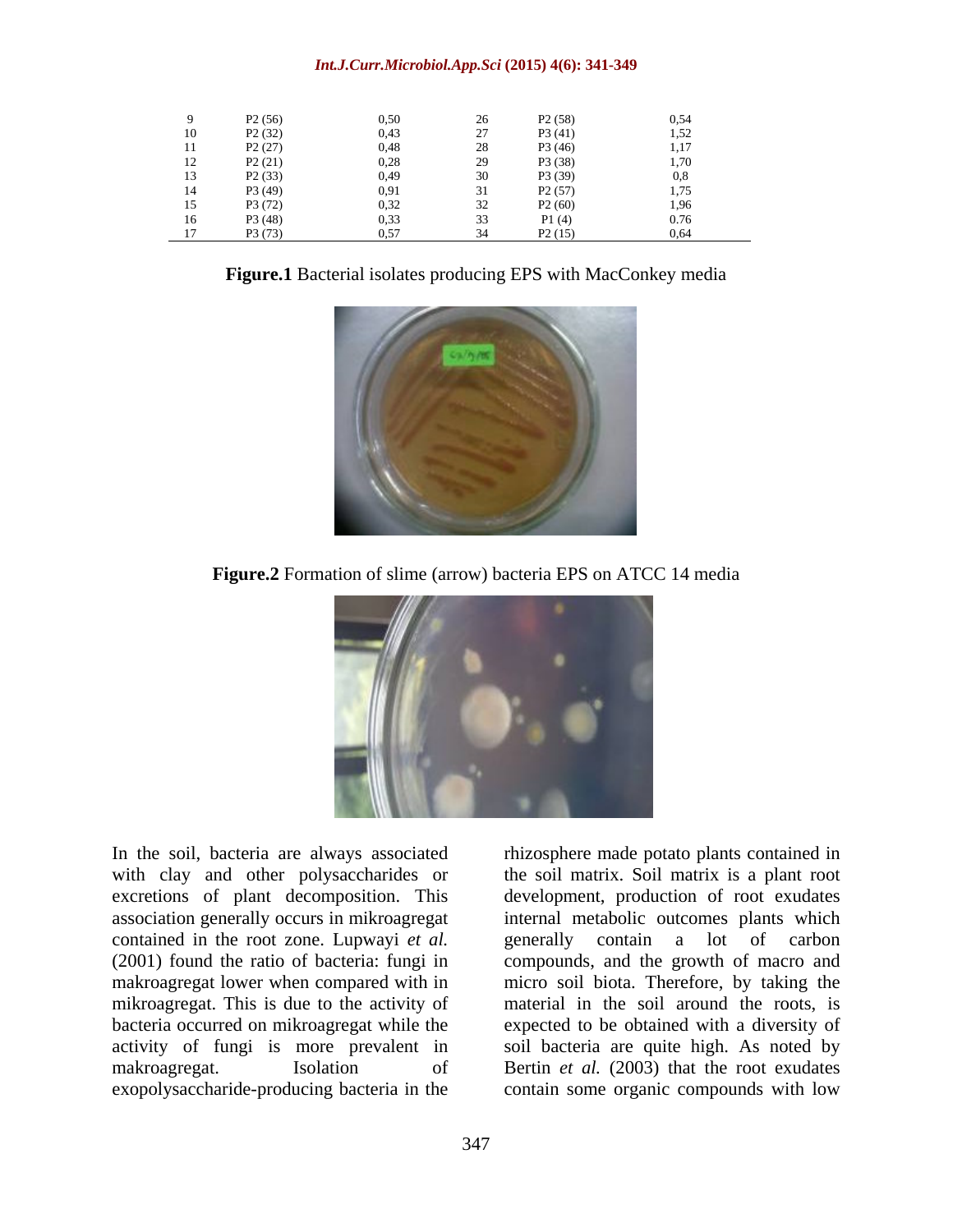molecular weight such as simple sugars and  $polymer$  in Azotobacter and polysaccharides (arabinose, fructose, biosorption of metal by exopolymer. glucose, maltose, mannose), *Afr. J. Biotechnol.,* 3(6): 330 333. asparagine, aspartate, cysteine, cystine, glutamine), acid Organic (acetic, ascorbic, benzoic acid, and malic) and phenolic compounds. Some of these compounds can enhance the growth and development of soil

Four isolates that have a value of potential in 37: 23–36. producing exopolysaccharide are P3 (69), P2 Iqbal, A., Bhatti, H.N., Nosheen, S., Jamil, (37), P2 (57) and P3 (70), isolates code P3 (69) exopolysaccharide producing high amounts of 2.24 mg / ml compared with bacterial other isolates. Bacterial isolates that produce *Biotechnol.*, 1(1): 28–33. exopolysaccharide seen from the origin of Lupwayi, N.Z., Arshad, M.A., Rice, W.A., the samples derived from the slope of the Clayton, G.W. 2001. Bacterial

- Arifin, Z., Soleh, M. 2002. Conservation Mu'minah, Baharuddin, Subair. H, // [www.bptp-jatim-deptan.go.id](http://www.bptp-jatim-deptan.go.id) / info-<br>rekomendasi.html. Accessed on  $10^{th}$
- Arifin, Z., Soleh, M., Hardiyanto, Suseno, Istiqomah, 2003. Integrated farming conservation in dryland terrace bench // [www.bptp-jatim-deptan](http://www.bptp-jatim-deptan).go.id / info-
- Bertin, C., Yang, X., Weston, L.A. 2003. 3(3): 150–156. The role of root exudates and Remel,
- Bronick, C.J., Lal, R. 2005. Soil structure Jun 2013].
- Emtiazi, G., Ethemadifar, Z., Habibi, M.H. 2004. Production of extracellular

polymer in Azotobacter and

- oligosaccharides, amino acids (arginine, Hassink, J., Bouwman, L.A., Zwart, K.B., Brussaard, L. 1993. Relationships between habitable pore space, soil biota and mineralization in grassland soils. *Soil Biol. Biochem.,* 25: 47 55.
- microorganisms. microhabitats of microorganisms. T. 1988. Soil aggregates in *Rep. Inst. Agric. Res. Tohoku Univ.,*  $37: 23 - 36.$ 
	- A., Malik, M.A. 2002. Histochemical and physicochemical study of exopolysaccharides. *Biotechnol.,* 1(1): 28–33.
- bacteria both P2 (25%) and P3 (35%). diversity in water-stable aggregates of **References** tillage management. *Appl. Soil Ecol.,* Clayton, G.W. 2001. Bacterial soil under conventional and zero  $16(3)$ : 251–261.
	- farming potato based on sloping land Fahruddin. 2015. Isolation and plateau. *J. MOA BPTP East Java.* http rekomendasi.html. Accessed on 10<sup>th</sup> *Rhizosphere in Highland and The* December 2005 *(In Indonesian*). *Potential as a Producer Indole Acetic* Mu minah, Baharuddin, Subair. H, Fahruddin. 2015*. Isolation and Screening Bacterial Exopolysaccharide (EPS) from Potato Acid (IAA). J. Procedia Food Sci. Elsevier,* 3:74–81.
	- systems potato with plant feed for Mu'minah, Kesaulya. H, Baharuddin, plateau. *J. MOA BPTP East Java.* http utilization of organic matterial and rekomendasi.html. Accessed on  $20<sup>th</sup>$  (Solanum tuberosum L) and land July 2006 *(in Indonesian*). productivity. *J. Sci. Technol. Res.,* Mu minah, Kesaulya. H, Baharuddin, Mustafa, M. 2014. Soil conservation plant system of production potato (*Solanum tuberosum L*) and land  $3(3)$ : 150–156.
	- allelochemicals in the rhizosphere. instructions for use of MacConkey *Plant Soil, 256: 67–83.* Agar. [http://www.remelinc.com.](http://www.remelinc.com) [28] 2005. Microbiology products: Jun 2013].
	- and management: a review. Santi, L.P., Ai Dariah, dan Goenadi, D.H. *Geoderma,* 124: 3 22. 2008. Increased mineral soil aggregate stability by exopolysaccharide-producing